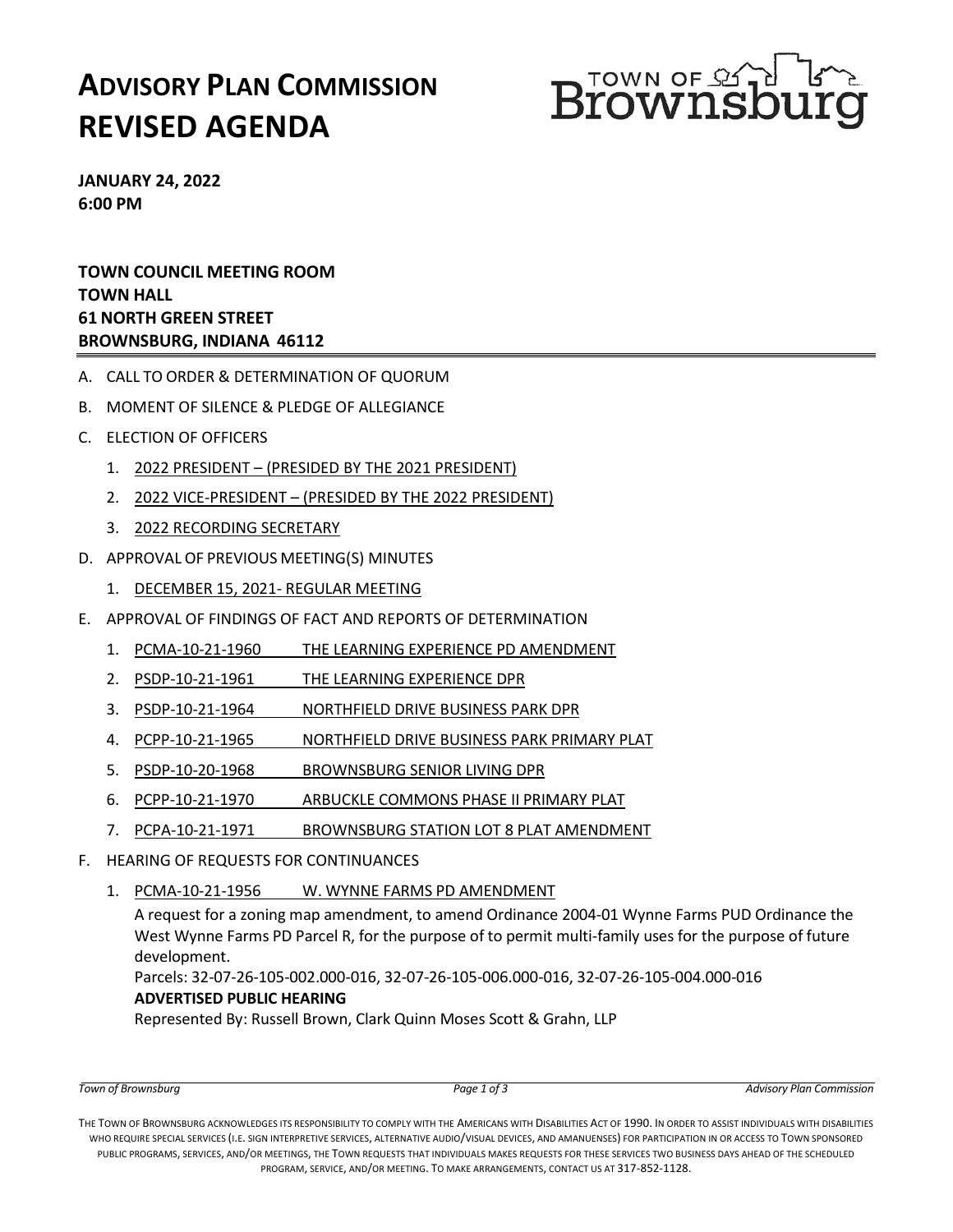### G. OLD BUSINESS

- 1. NONE
- H. CONTINUED PUBLIC HEARINGS
	- 1. NONE
- I. NEW PUBLIC HEARINGS
	- 1. PSDP-10-21-1962 CROSSROADS ELEMENTARY SCHOOL DPR

A request for development plan review approval of an approximately 7,100 sq. ft. institutional building, asphalt and concrete paving, and associated utilities in the (pending) Institutional (IS) District, on approximately 29.98 acres, located at 8510 E County Rd 400 N.

Parcels: 32-07-13-400-009.000-016, 32-07-13-485-001 .000-015, and 32-07-13-485-002.000-015 **ADVERTISED PUBLIC HEARING**

Represented by: Jennifer Lasch, The Veridus Group

2. PSDP-10-21-1963 DOLLAR GENERAL DPR

A request for development plan review approval of an approximately 10,640 sq. ft. commercial building, asphalt and concrete paving, and associated utilities in the High Intensity General Commercial (C2) District, on approximately 1.34 acres, located 430 feet south of the S. Green Street and Airport Road Intersection.

Parcels: 32-07-22-230-007.000-016

## **ADVERTISED PUBLIC HEARING**

Represented by: Michael Thompson, Hamilton Designs, LLC

3. PCPP-12-21-1980\_ PROMENADE PRIMARY PLAT

A request for primary plat approval for a one hundred and eleven (111) lot residential subdivision, on approximately 33 acres, located on the west side of Northfield Dr., south of Holiday Pines, and north of the B&O Trail.

Parcels: 32-07-24-300-007.000-016; 32-07-24-300-006.000-016; 32-07-24-300-003.000-016

## **ADVERTISED PUBLIC HEARING**

Represented By Robert Staton, Banning Engineering **WAIVER REQUEST: ART. 7.33(C)4 – CONNECTIVITY**

4. PCPP-12-21-1981\_ TRAILSIDE TOWNHOMES PRIMARY PLAT

A request for primary plat approval for a one hundred forty five (145) lot residential subdivision, on approximately 22.8 acres, located at 3575 N. State Road 267.

Parcels: 32-07-23-300-012.000-015, 32-07-23-300-001.000-015, 32-07-23-300-003.000-015

## **ADVERTISED PUBLIC HEARING**

Represented By Jason Coyle, Banning Engineering, P .C. **WAIVER REQUEST: ART. 6.16- PEDESTRIAN NETWORK WAIVER REQUEST: ART. 7.33(C)(4)- CONNECTIVITY** 

5. PSDP-12-21-1982\_ ARBUCKLE PHASE II DPR

A request for development plan review approval for a mixed-use residential/commercial building, asphalt and concrete paving, and associated utilities in the Urban Commercial (UC) District, on approximately 2.15 acres, located on the West side of N Green St, 350' south of Twin St.

Parcels: 32-07-11-140-011.000-016; 32-07-11-140-010.000-016; 32-07-11-140-009.000-016; 32-07-11-140- 008.000-016; 32-07-11-140-006.000-016; 32-07-11-150-001.000-016 **ADVERTISED PUBLIC HEARING**

THE TOWN OF BROWNSBURG ACKNOWLEDGES ITS RESPONSIBILITY TO COMPLY WITH THE AMERICANS WITH DISABILITIES ACT OF 1990. IN ORDER TO ASSIST INDIVIDUALS WITH DISABILITIES WHO REQUIRE SPECIAL SERVICES (I.E. SIGN INTERPRETIVE SERVICES, ALTERNATIVE AUDIO/VISUAL DEVICES, AND AMANUENSES) FOR PARTICIPATION IN OR ACCESS TO TOWN SPONSORED PUBLIC PROGRAMS, SERVICES, AND/OR MEETINGS, THE TOWN REQUESTS THAT INDIVIDUALS MAKES REQUESTS FOR THESE SERVICES TWO BUSINESS DAYS AHEAD OF THE SCHEDULED PROGRAM, SERVICE, AND/OR MEETING. TO MAKE ARRANGEMENTS, CONTACT US AT 317-852-1128.